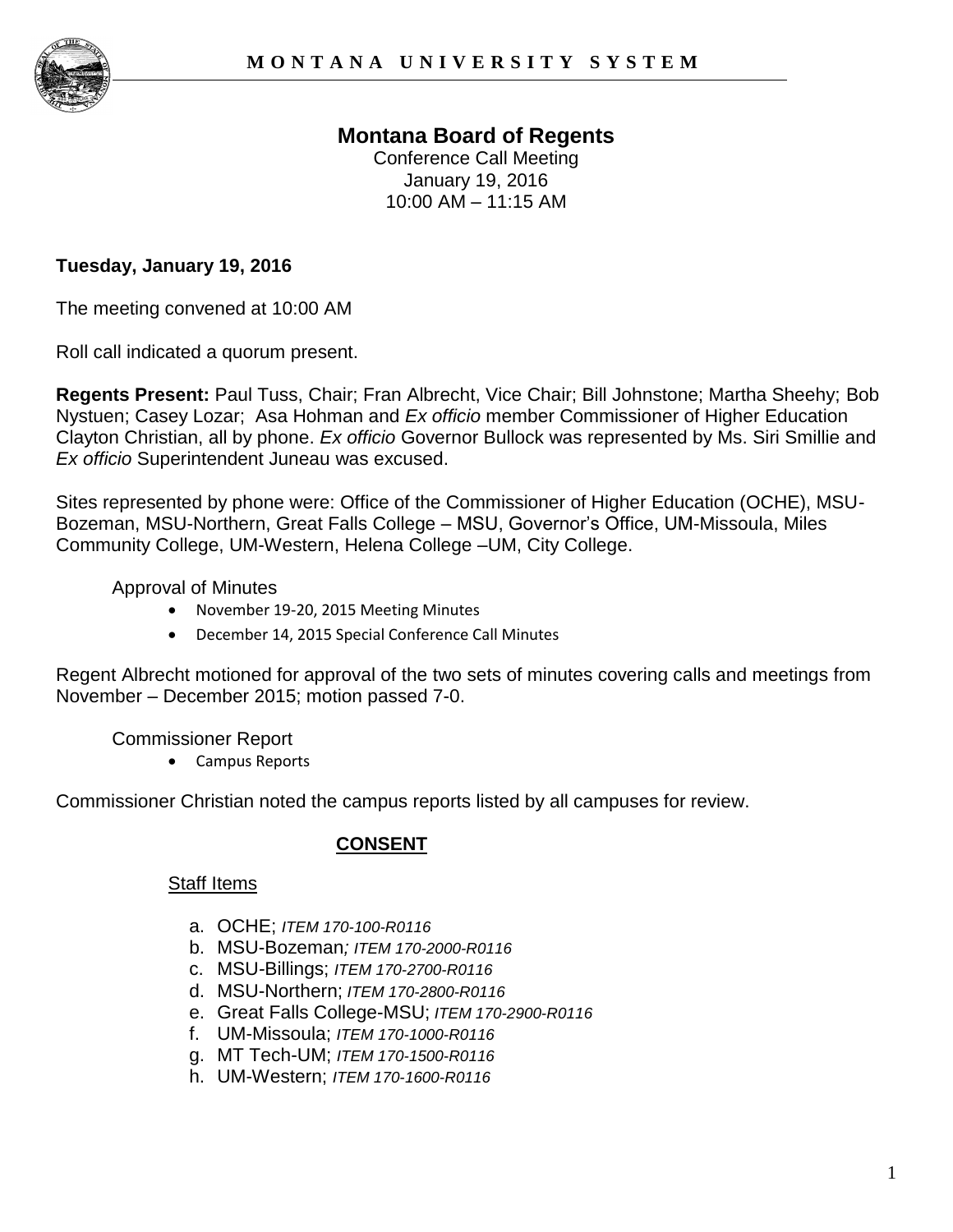

### Labor Agreements

- i. MUS and University Faculty Association (UM); OCHE *ITEM 170-101-R0116* | *Attachment #1*
- j. MUS and Missoula College Faculty Association; OCHE *ITEM 170-102-R0116* | *Attachment #1*
- k. MUS and Laborers International Union; OCHE *ITEM 170-103-R0116* | *Attachment #1*

### Emeriti Faculty

l. Zajdel, MSU-Bozeman *ITEM 170-2001-R0116*

Regent Sheehy asked to pull Consent Staff items a.-h. from the consent agenda and add them to Action.

Regent Nystuen motioned for approval of the Labor Agreements listed in the Consent agenda, items i., j. k. and l. Regent Johnstone recused himself from voting. Motion passed 6-0.

# **ACTION**

a. Request for Authorization to Purchase Two Electric Transit Buses and Associated Equipment; UM-Missoula *ITEM 170-1002-R0116 | Attachment #1 | Attachment #2 | Attachment #3 | Attachment #4 | Attachment #5*

UM Vice President of Administration and Finance Mike Reid presented the item request before the Board. Discussion followed.

Regent Sheehy made a motion to approve item 170-1002-R0116. Regent Nystuen recused himself. Motion passed 6-0.

> b. Request for Authorization of Sale of Fort Missoula Property; UM-Missoula *ITEM 170-1001-R0116 | Attachment #1 | Attachment #2*

UM Vice President of Administration and Finance Mike Reid presented the item request before the Board. Discussion followed.

Regent Johnstone motioned for approval of item 170-1001-R0115; motion passed 7-0.

c. Request for Authorization to Proceed to Design Development Phase of a Living Learning Center; Montana Tech – UM *ITEM 170-1501-R0116 | Attachment #1* 

Chancellor Blackketter presented the item request before the Board. Discussion followed.

Regent Albrecht motioned for approval of item 170-1501-R0116; motion passed 7-0.

Staff Items